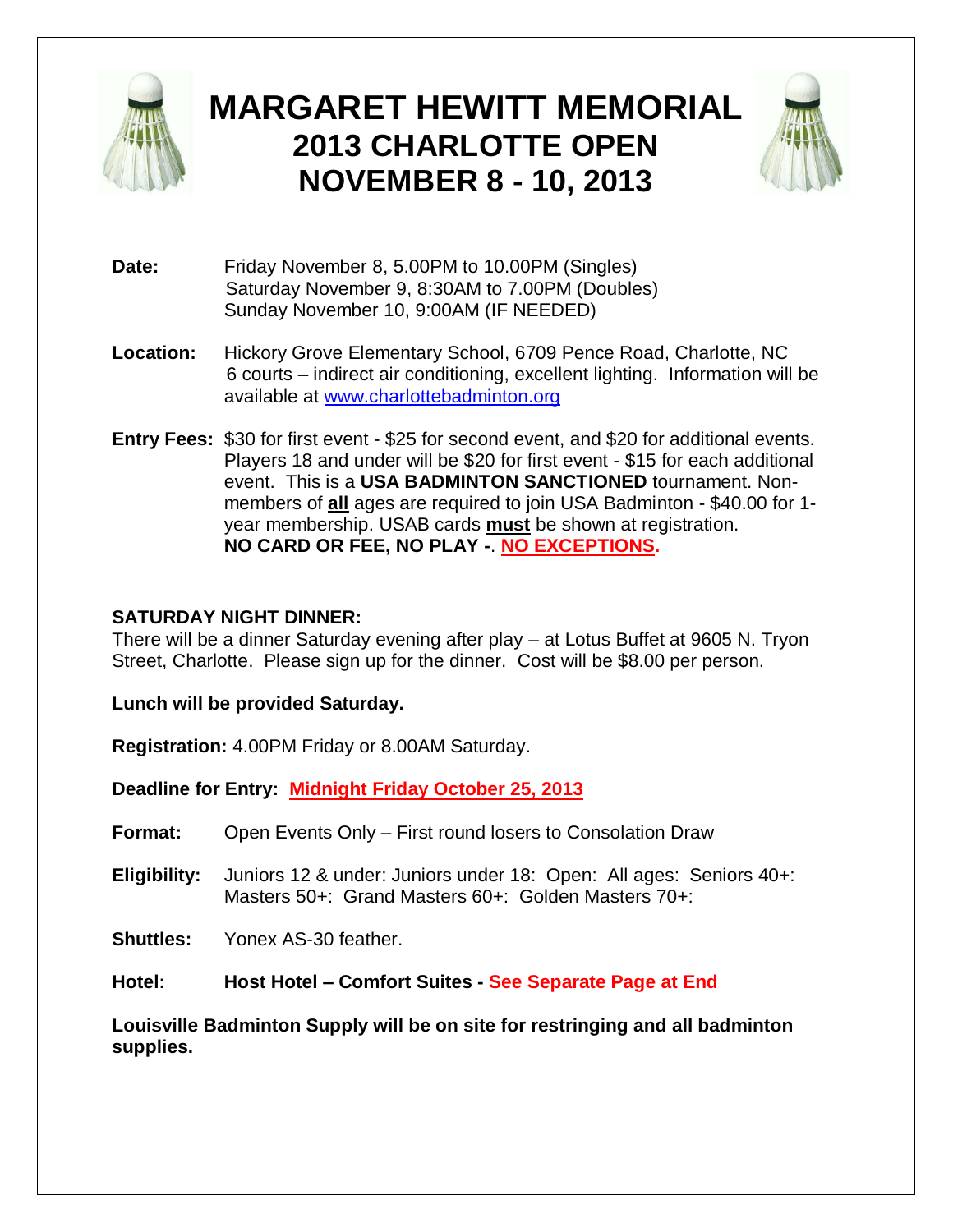#### **Contacts**:

**Completed entry and registration forms can be mailed, faxed or e-mailed to:**

Jim Greenlees, 3000 Fairforest Drive, Matthews NC 28104 Tel: 704-807-4488 Fax: 704-846-9373 E-mail: [jimg1940@aol.com](mailto:jimg1940@aol.com)

### **E-MAILS SAYING WHAT EVENTS YOU WISH TO ENTER WILL NOT BE ACCEPTED WITHOUT COMPLETED ENTRY FORM.**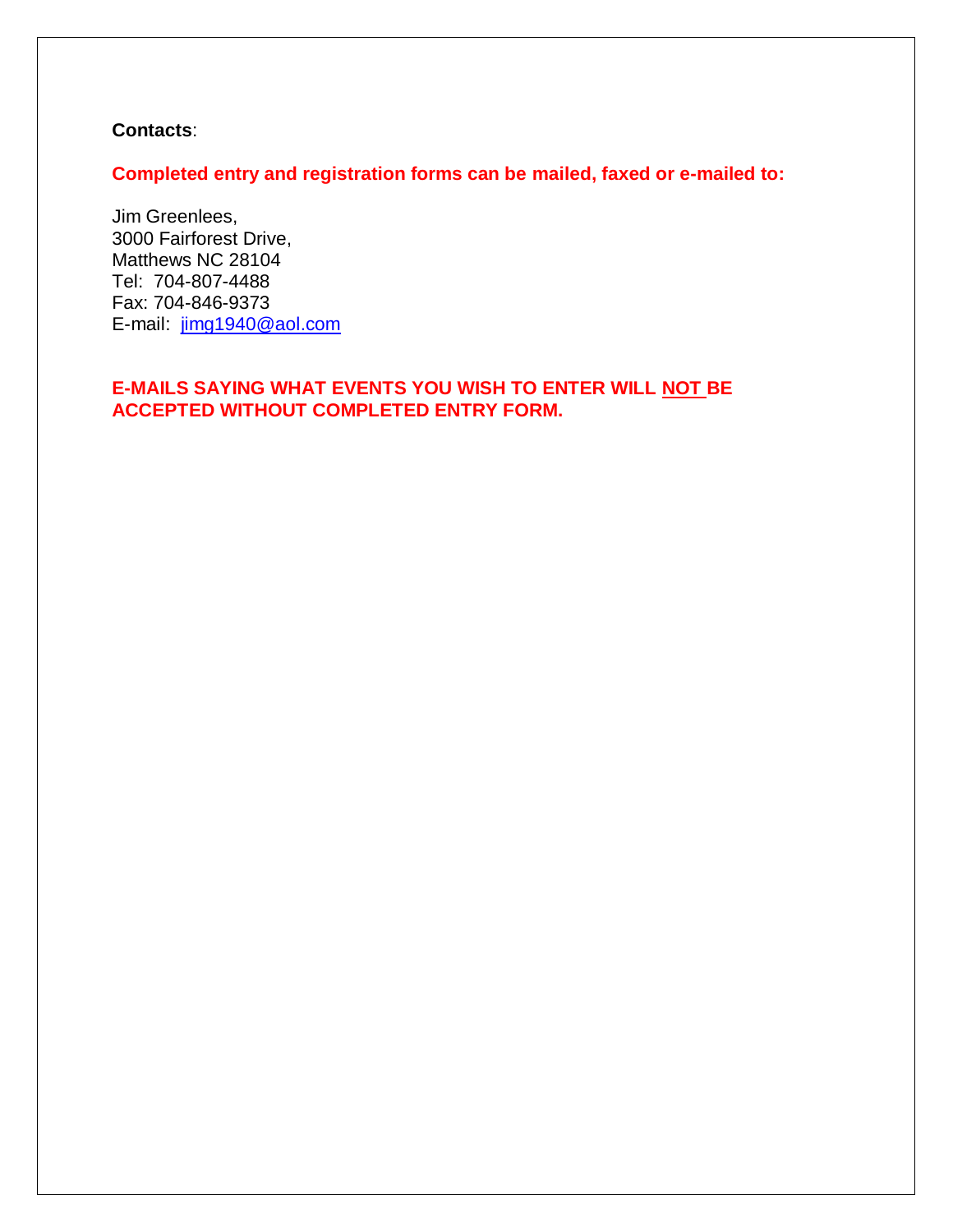



## **MARGARET HEWITT MEMORIAL 2013 CHARLOTTE OPEN**  Entry Form **ENTRY FORM MUST BE USED**

| USAB #: _____________________                                     |                                |                                                   |
|-------------------------------------------------------------------|--------------------------------|---------------------------------------------------|
| Date of Birth: _____________                                      |                                | Phone #: ______ ______ __________                 |
| <b>Check Events to be entered.</b>                                |                                |                                                   |
| Open Men's Singles                                                | Open Women's Singles           |                                                   |
| ___ Senior Men's Singles.                                         | ______ Senior Women's Singles. |                                                   |
| Master Men's Singles                                              |                                | _____ Master Women's Singles                      |
| ____ Grand Master Men's Singles_____ Grand Master Women's Singles |                                |                                                   |
| ___ Golden Master Men's Singles____ Golden Master Women's Singles |                                |                                                   |
| U-12 Boys Singles                                                 | ______ U-18 Boys Singles       |                                                   |
| U-12 Girls Singles                                                | U-18 Girls Singles             |                                                   |
|                                                                   | Specify partner below          |                                                   |
| __ U-12 Boys Doubles                                              |                                |                                                   |
| <b>U-12 Girls Doubles</b>                                         |                                |                                                   |
| <b>U-12 Mixed Doubles</b>                                         |                                |                                                   |
| U-18 Boys Doubles                                                 |                                |                                                   |
| U-18 Girls Doubles                                                |                                |                                                   |
| U-18 Mixed Doubles                                                |                                |                                                   |
| Open Men's Doubles                                                |                                |                                                   |
| Open Women's Doubles                                              |                                |                                                   |
| __ Open Mixed Doubles                                             |                                |                                                   |
| <b>Senior Men's Doubles</b>                                       |                                |                                                   |
| <b>Senior Women's Doubles</b>                                     |                                |                                                   |
| <b>Senior Mixed Doubles</b>                                       |                                |                                                   |
| <b>Master Men's Doubles</b>                                       |                                |                                                   |
| Master Women's Doubles                                            |                                |                                                   |
| <b>Master Mixed Doubles</b>                                       |                                |                                                   |
| <b>Grand Master Men's Doubles</b>                                 |                                |                                                   |
| <b>Grand Master Women's Doubles</b>                               |                                | <u> 1980 - Johann Barbara, martxa alemaniar a</u> |
| <b>Grand Master Mixed Doubles</b>                                 |                                |                                                   |
| <b>Golden Master Men's Doubles</b>                                |                                |                                                   |
| <b>Golden Master Women's Doubles</b>                              |                                |                                                   |
| Golden Master Mixed Doubles                                       |                                |                                                   |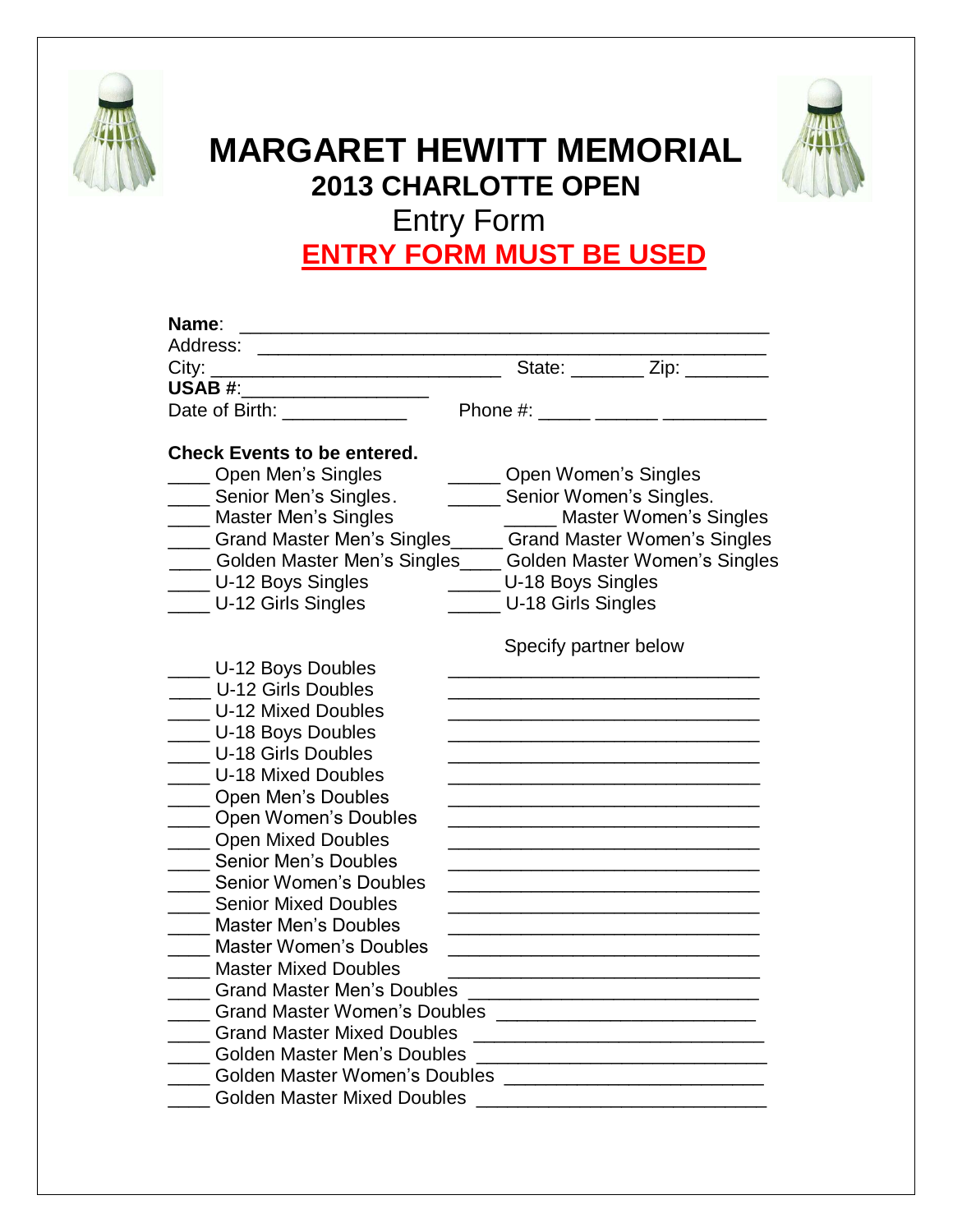## **Event & Dinner Registration**

| Number of events entered                  |  |  |  |
|-------------------------------------------|--|--|--|
| I will attend the dinner: Number X \$8.00 |  |  |  |
| Total:                                    |  |  |  |

**Please send check with entry. Checks should be payable to: Charlotte Badminton Club**

**Waiver of Liability**: For, and in consideration of the benefits accrued by me as a result of the badminton program sponsored by the Charlotte Badminton Club, I hereby waive and release any and all rights and claims for damages or any and all injuries I may sustain in any manner whatsoever arising out of or otherwise connected with this program. This includes Charlotte Badminton Club and their respective officers, agents, and representatives.

Signature: \_\_\_\_\_\_\_\_\_\_\_\_\_\_\_\_\_\_\_\_\_\_\_\_\_\_. Date.\_\_\_\_\_\_\_\_\_\_\_\_\_\_\_\_\_